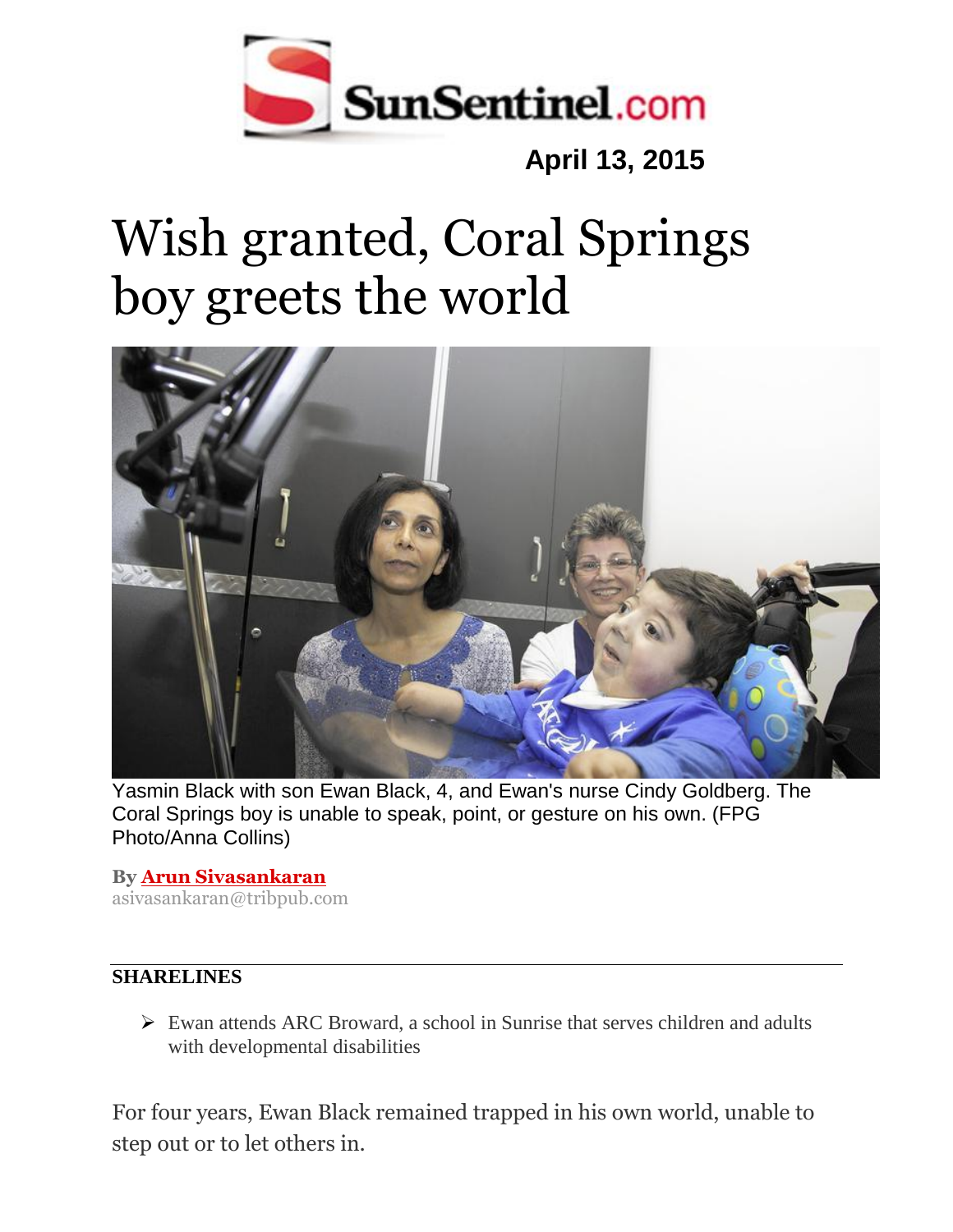The Coral Springs resident has Freeman-Sheldon syndrome, a rare congenital condition that makes communicating with others next to impossible. As he does not have the ability to speak or move his limbs, Ewan's family members and therapists have had to depend on his breathing and eye movements to peep into his mind.

Just when it seemed that there was no way to knock down the barriers that the disease had placed between Ewan and the world around him, Make-A-Wish stepped in. Less than three weeks since he had his wish granted in the form of an eye-gaze device that enables him to communicate with the world, Ewan is busy enjoying his new-found freedom.

"He really enjoys the device; he has a very good tolerance level for it," said Alain Laferriere, who represents Forbes Rehab Services, the company that makes the device. "He has gone far beyond the parameters that we initially set for him; in fact, he has even started showing off."

Ewan attends ARC Broward, a school in Sunrise that serves children and adults with developmental disabilities. At a lunch celebration organized last week at the school by Yasmin, his mother, Ewan's schoolmates, teachers, and Timothy Sykes, the donor, cheered as he demonstrated the device and thanked all those who made it possible.

It was pediatric gastroenterologist Enrique Hernandez-Sanchez who first told Yasmin about Make-A-Wish and the potential impact it could have on her son's life. "He told us that his office manager, a wish giver with the organization, would like to sponsor Ewan. That set the ball rolling," she said. "A lot of special people came forward to make this happen; we are very grateful.

"This will open up a lot of doors for Ewan," Black said. "It is not that he couldn't communicate earlier, but it was very limited. He is figuring out things on his own these days; it's really amazing to watch him come out of his shell. This will allow him to have a conversation with his big brother; that is huge for us."